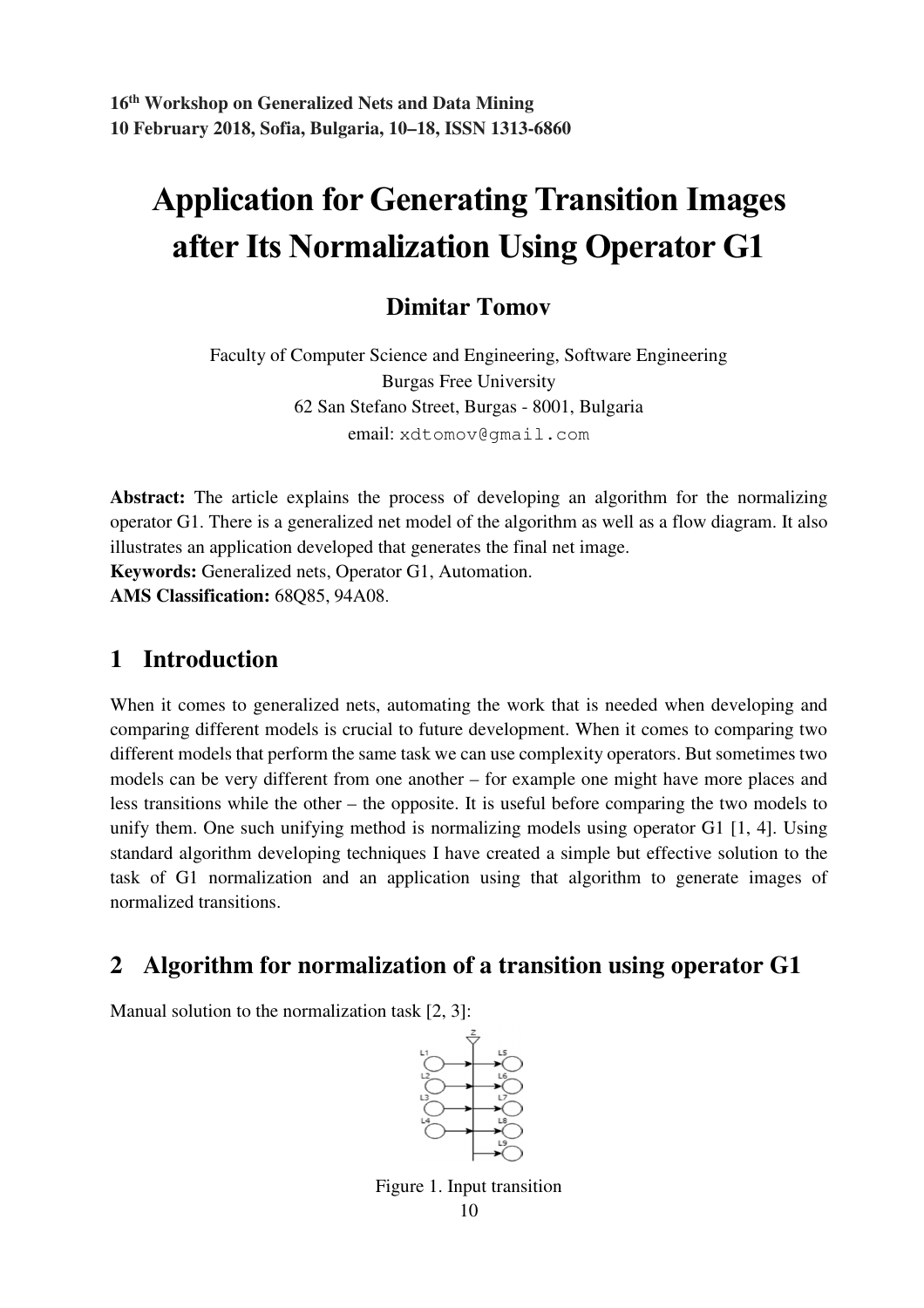





Figure 3. Traditional flowchart of normalization algorithm of operator G1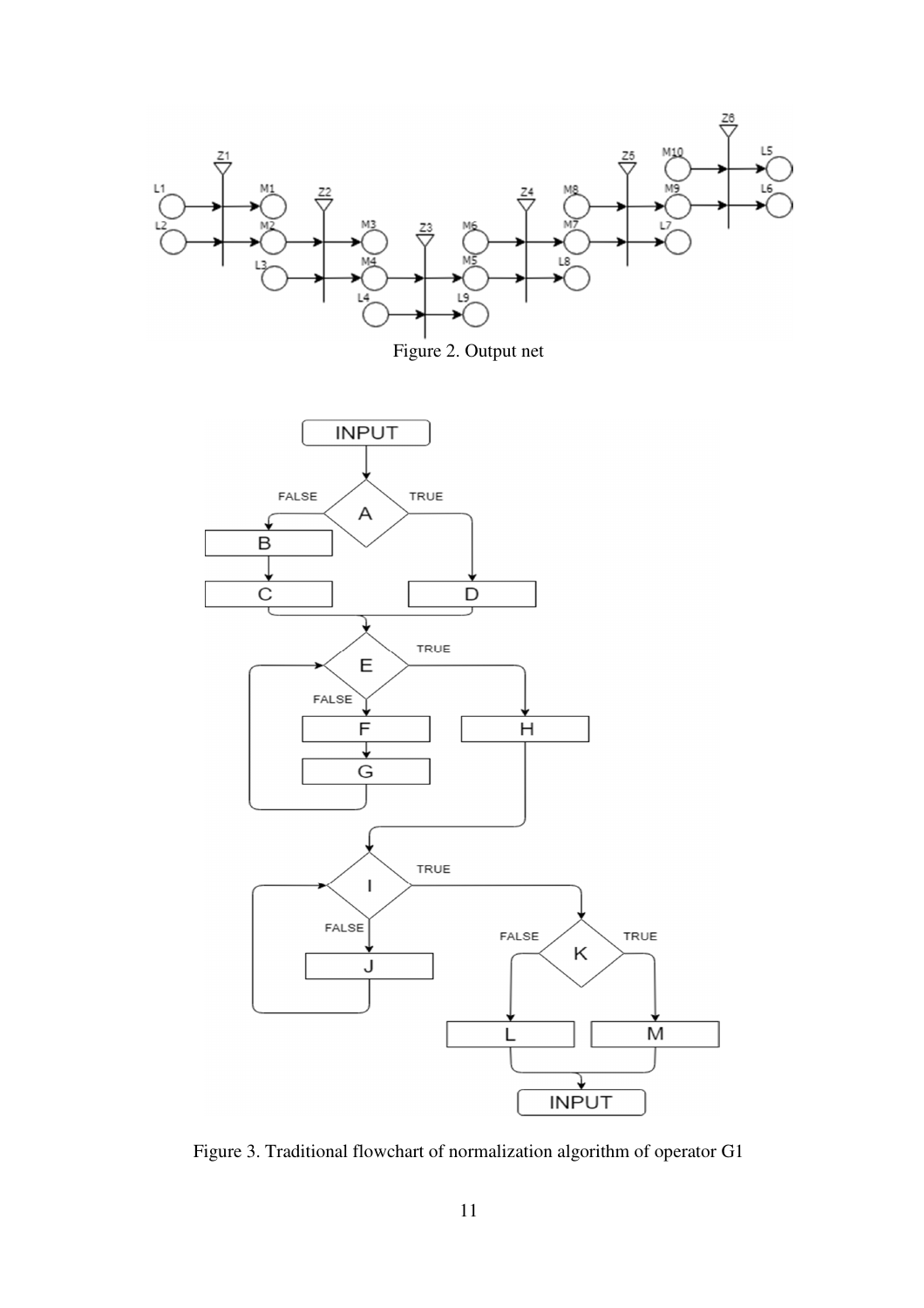- **A** Does the transition have at least 2 input places?
- **B** Take one input place.
- **C** Add one fictitious place.
- **D** Take two input places.
- **E** Are there no more input places?
- **F** Add two fictitious places.
- **G** Take one input place.
- **H** Reverse building direction.
- **I**  Does the transition have two or less output places?
- **J** Take one output place and add one fictitious place.
- **K** Does the transition have only one output places?
- **L** Take two output places.
- **M** Take 1 output place and add one fictitious place.
- INPUT Transition object.

OUTPUT – Generalized Net object.

### **3 Example execution of the application**



Figure 4. Input

Enter the number of transitions in the net and the name of the file for the output images:

| Œ<br>Generalized Nets - G1 |  |  | × |  |  |  |
|----------------------------|--|--|---|--|--|--|
|                            |  |  |   |  |  |  |
|                            |  |  |   |  |  |  |
| How many transitions:      |  |  |   |  |  |  |
| 2                          |  |  |   |  |  |  |
| File name:                 |  |  |   |  |  |  |
| MyFirstGenNet              |  |  |   |  |  |  |
| <b>NEXT</b>                |  |  |   |  |  |  |
|                            |  |  |   |  |  |  |
|                            |  |  |   |  |  |  |
|                            |  |  |   |  |  |  |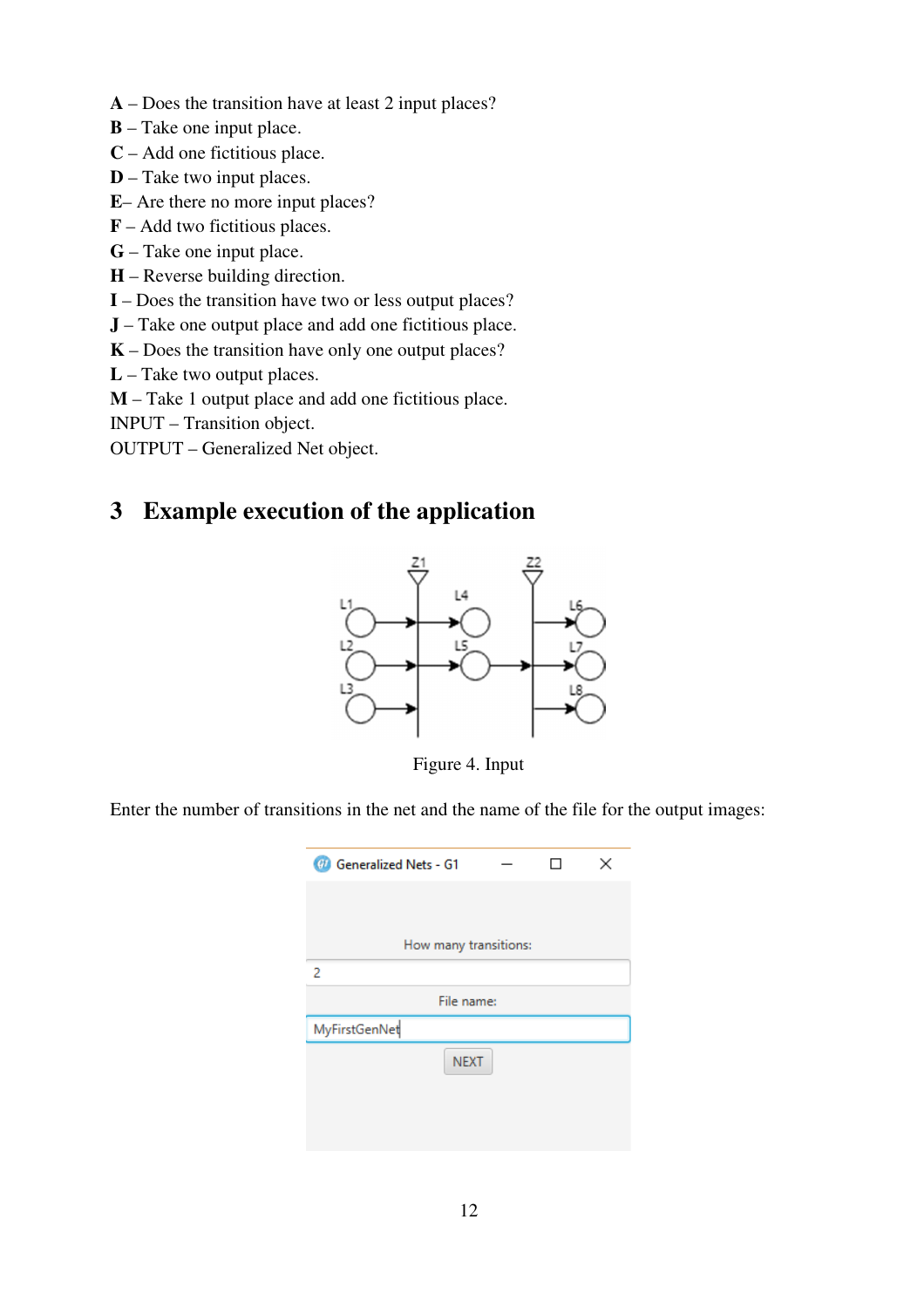Enter number of input and output places:

| <b>Of Generalized Nets - G1</b> |                     |  |  |  |
|---------------------------------|---------------------|--|--|--|
| Z1 Nº Inputs: 3                 | Nº Outputs:   2     |  |  |  |
| Z2 Nº Inputs: 1                 | $N2$ Outputs: $ $ 3 |  |  |  |
| <b>NEXT</b>                     |                     |  |  |  |

Enter the names of input and output place for each transition:

| Generalized Nets -<br>Œ | ⊔              | × | (# Generalized Nets -<br>Χ |
|-------------------------|----------------|---|----------------------------|
| <b>Transition Z1</b>    |                |   | <b>Transition Z2</b>       |
| Inputs:                 |                |   | Inputs:                    |
| 1<br>12<br>13           |                |   |                            |
|                         |                |   | 15                         |
| Outputs:                |                |   |                            |
| 15<br>14                |                |   | Outputs:                   |
| <b>NEXT</b>             | 18<br>16<br> 7 |   |                            |
|                         |                |   | <b>NEXT</b>                |

Results from application's execution (automatically generated images):



Two separate images were generated that cannot be stitched together automatically because of all the diverse ways two transitions can be connected to one another.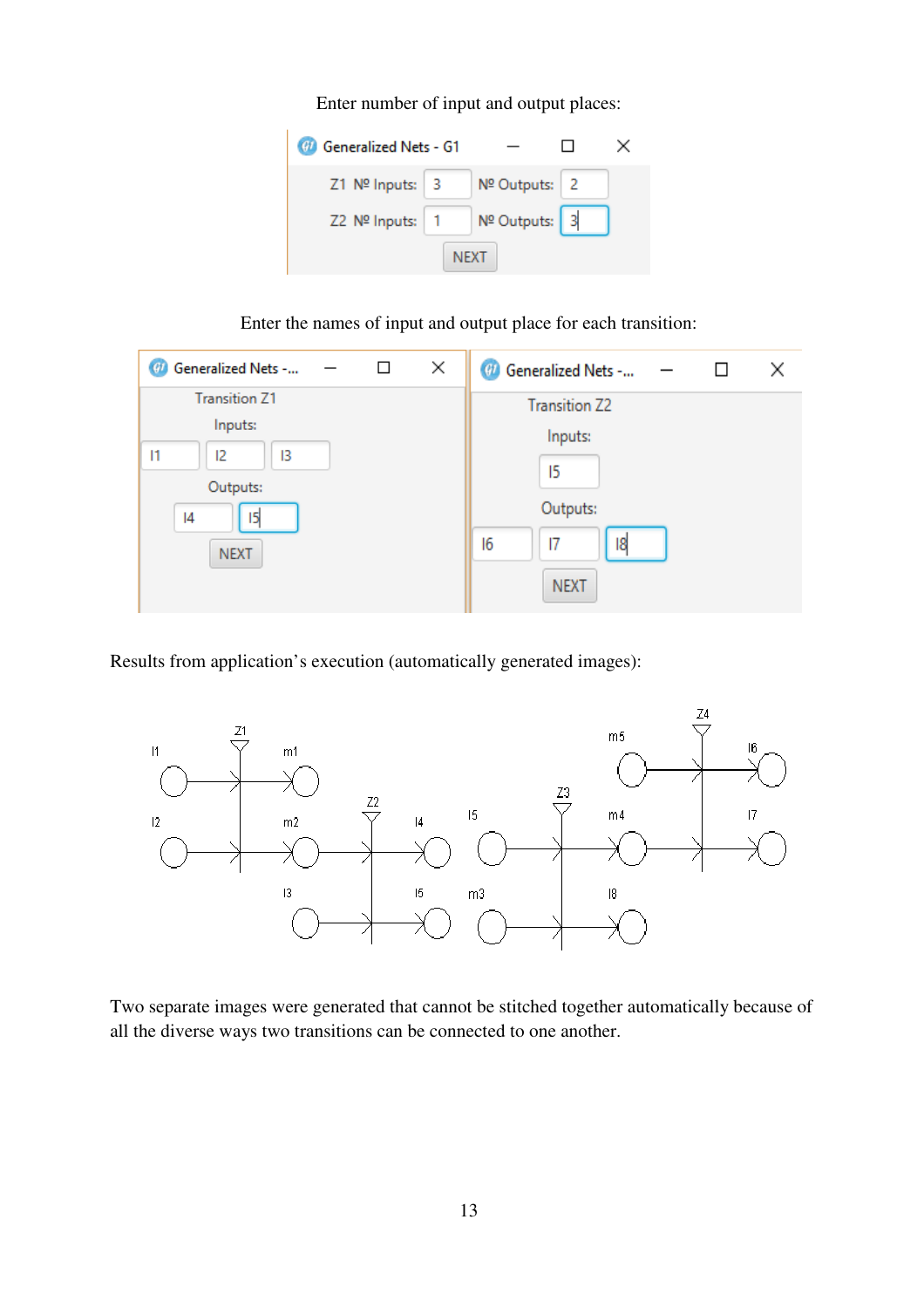Examples of larger transitions generated by the application:



Figure 5. Example 1



Figure 6. Example 2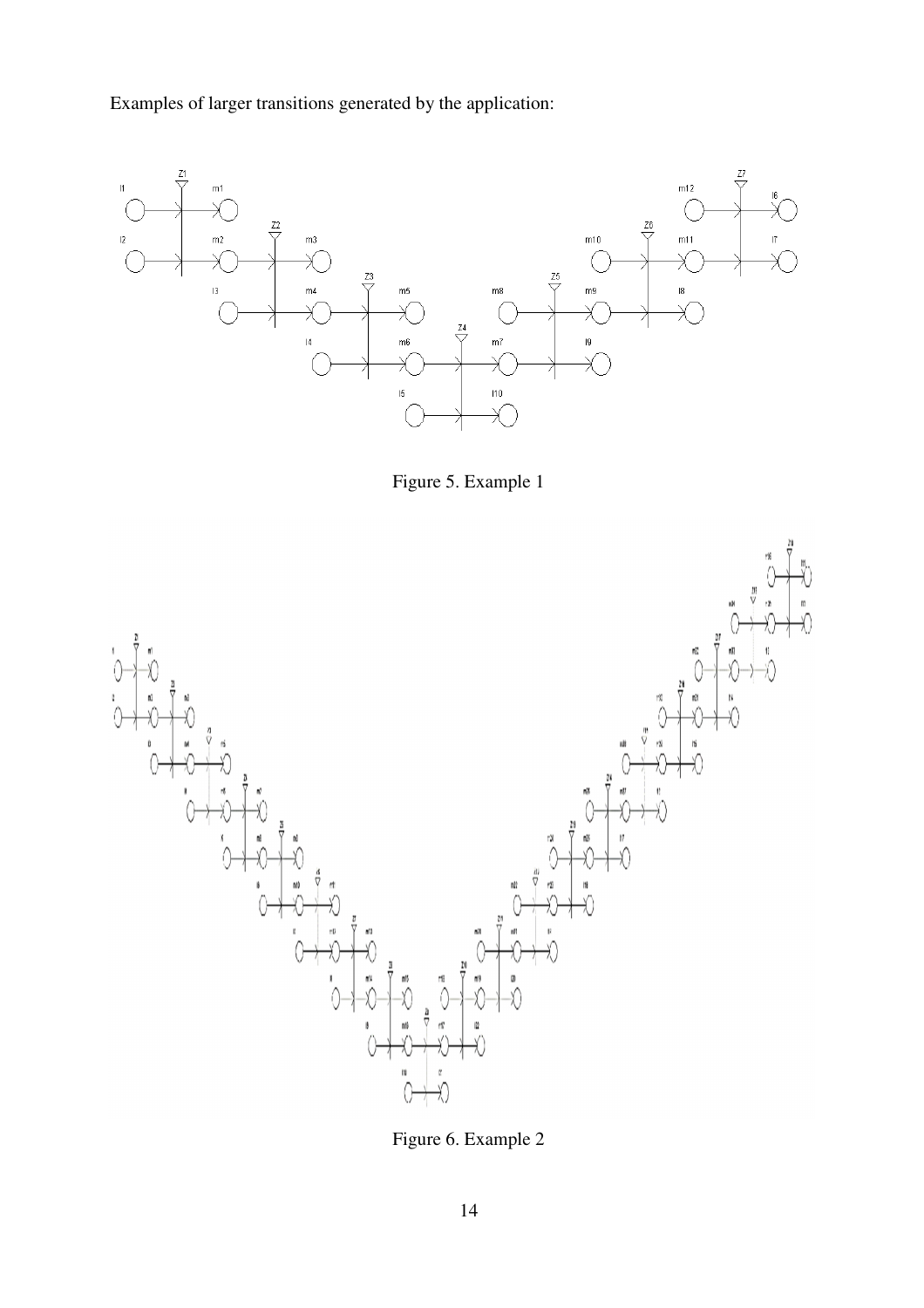Additional notes for the application [5, 6]:

- Application has a restriction of maximum 33 transitions at a time and no restriction of number of inputs/outputs.
- The letter 'm' should not be used as a name for an input or output, it is reserved for fictitious places' names. The application will not give an error but will produce a wrong image.
- The application has system for error detection when inputting the transitions.
- You will need Java Runtime Environment (JRE) to use it.

# **4 Generalized Net Model of the Algorithm for normalization of a transition using operator G1**



Figure 7. The GN model

Used abbreviations:

- OT Object of type "Transition";
- OGN Object of type "Generalized Net";

The starting characteristics of the token in  $L_1$  is "An Object of type "Transition"" (OT), which contains the number of input and output places and their names.

*M* – the capacities of the places is 1 for all.

Transition *Z*1 –Create an empty Object of type "Generalized Net".

$$
Z_1 = \langle \{L_1\}, \{L_2, L_3\}, R_1, \vee \{L_1\} \rangle
$$

$$
R_1 = \frac{L_2}{L_1} \frac{L_3}{W_{1,2} \frac{W_{1,3}}{W_{1,3}}}
$$

Token receives a characteristic – "Empty OGN";

 $W_{1,2}$  – OT has at least 2 input places;

 $W_{1,3}$  – OT has only 1 input place;

Transition  $Z_2$  – From OT take two input places and add them to OGN. Add a transition to OGN.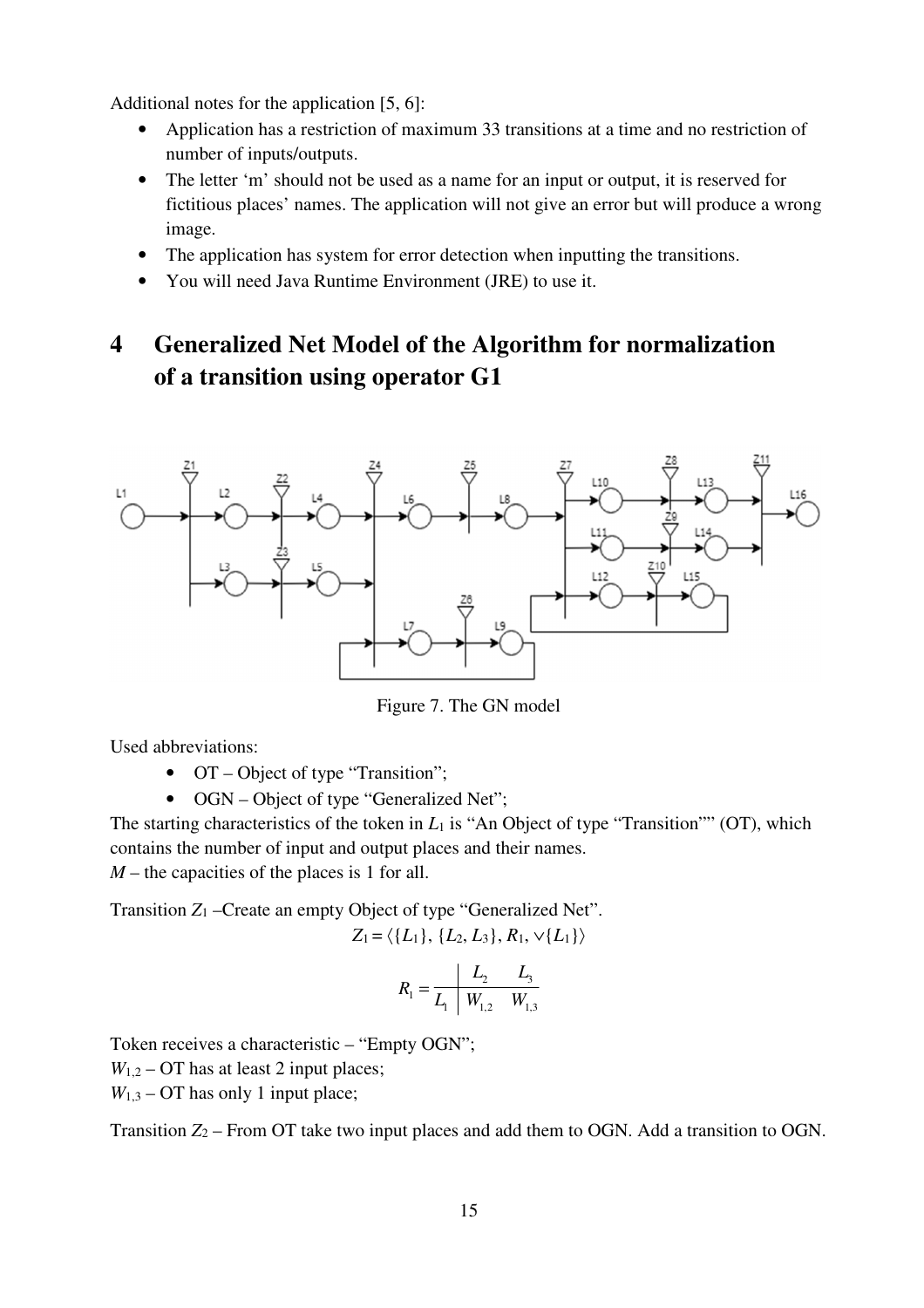$$
Z_2 = \langle \{L_2\}, \{L_4\}, R_2, \sqrt{L_2}\} \rangle
$$

$$
R_2 = \frac{L_4}{L_2 \mid true}
$$

Transition *Z*3 - From OT take one input place and add it to OGN. Add a fictitious place and a transition to OGN.

$$
Z_3 = \langle \{L_3\}, \{L_5\}, R_3, \vee \{L_3\} \rangle
$$

$$
R_3 = \frac{L_5}{L_3 \mid true}
$$

*Z*4 – Check number of remaining input places of OT.

$$
Z_4 = \langle \{L_4, L_5, L_9\}, \{L_6, L_7\}, R_4, \sqrt{\{L_4, L_5, L_9\}} \rangle
$$

$$
R_4 = \frac{L_6}{L_4} \frac{L_7}{W_{4,6} W_{4,7}}
$$

$$
L_5 = \frac{W_{5,6} W_{5,7}}{W_{9,6} W_{9,7}}
$$

 $W_{4,6} = W_{5,6} = W_{9,6} - \text{OT}$  has no more input places;  $W_{4,7} = W_{5,7} = W_{9,7} - \text{OT}$  has more input places; *Z*5 – Reverse building direction.

$$
Z_5 = \langle \{L_6\}, \{L_8\}, R_5, \sqrt{L_6}\}\rangle
$$

$$
R_5 = \frac{L_8}{L_6 \text{ true}}
$$

Transition *Z*6 - From OT take one input place and at it to OGN. Add a transition and two fictitious places to OGN.

$$
Z_6 = \langle \{L_7\}, \{L_9\}, R_6, \vee \{L_7\} \rangle
$$

$$
R_6 = \frac{L_9}{L_7 \text{ true}}
$$

Transition  $Z_7$  – Check number of remaining output places of OT.

$$
Z_7 = \langle \{L_8, L_{15}\}, \{L_{10}, L_{11}, L_{12}\}, R_7, \sqrt{L_8}, L_{15}\} \rangle
$$

$$
R_7 = \frac{L_{10}}{L_8} = \frac{L_{11}}{W_{8,10}} = \frac{L_{12}}{W_{8,11}} = \frac{L_{12}}{W_{8,12}}
$$

$$
L_{15} = \frac{L_{15}}{W_{15,10}} = \frac{L_{15}}{W_{15,11}} = \frac{L_{15}}{W_{15,12}}
$$

 $W_{8,10} = W_{15,10} - OT$  has only two output places;  $W_{8,11} = W_{15,11} - OT$  has only one output place;  $W_{8,12} = W_{15,12} - OT$  has more than two output places.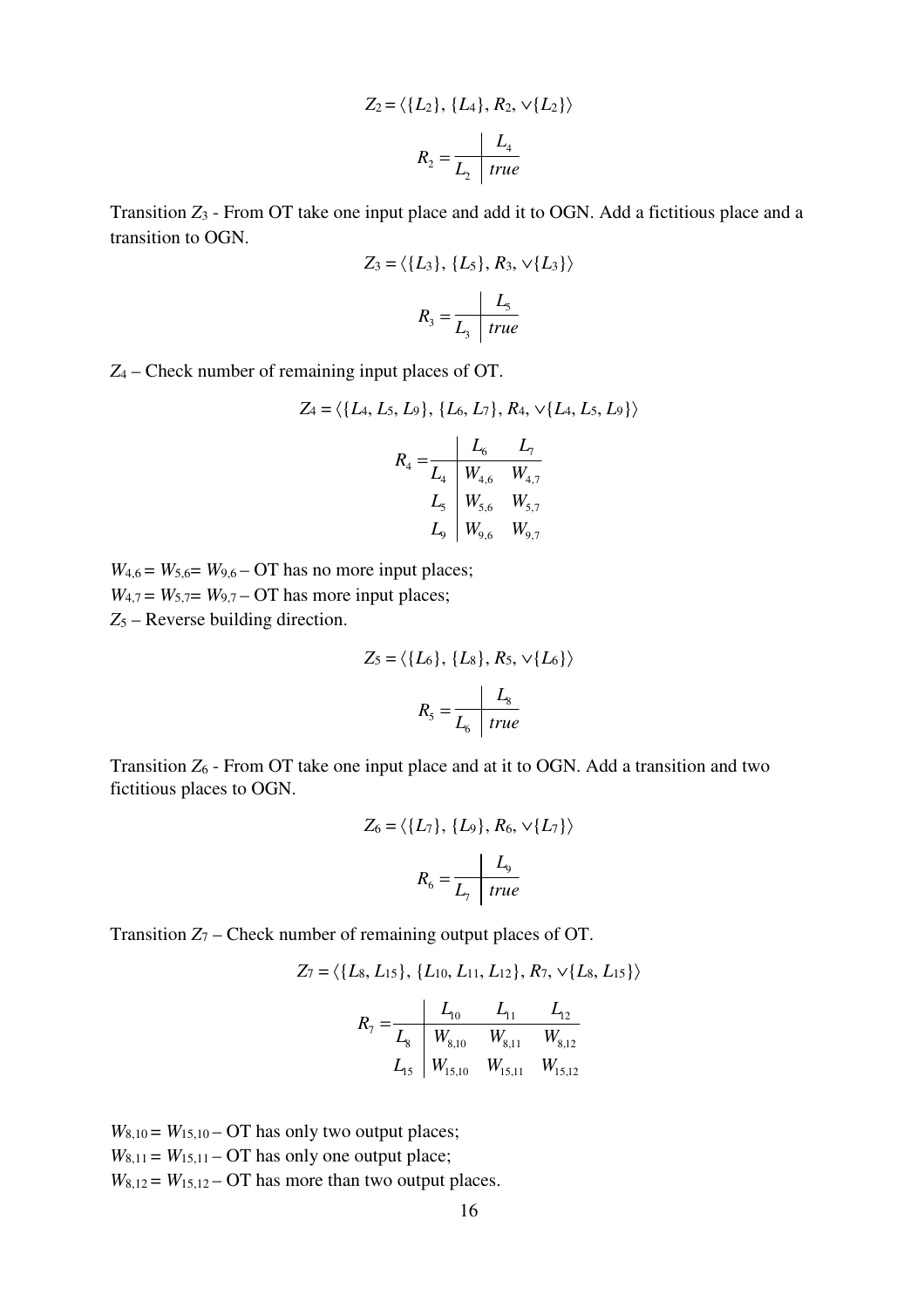Transition *Z*8 - Add a transition to OGM. From OT take the last two output places and add them to OGM.

$$
Z_8 = \langle \{L_{10}\}, \{L_{13}\}, R_8, \sqrt{\{L_{10}\}} \rangle
$$

$$
R_8 = \frac{L_{13}}{L_{10} \text{ true}}
$$

Transition *Z*9 - Add a transition to OGM. From OT take the last input place and add it to OGM. Add a fictitious position for output to OGM.

$$
Z_9 = \langle \{L_{11}\}, \{L_{14}\}, R_9, \sqrt{L_{11}}\} \rangle
$$

$$
R_9 = \frac{L_{14}}{L_{11} \mid true}
$$

Transition *Z*10 - Add a transition to OGM. From OT take an output place and add it to OGM. Add a fictitious place for output to OGM.

$$
Z_{10} = \langle \{L_{12}\}, \{L_{15}\}, R_{10}, \sqrt{\{L12\}} \rangle
$$

$$
R_{10} = \frac{L_{15}}{L_{12} \mid true}
$$

Transition *Z*11– Remove OT from the token and leave it only with OGM.

 $Z_{11} = \langle \{L_{13}, L_{14}\}, \{L_{15}\}, R_{11}, \sqrt{\{L_{13}, L_{14}\}} \rangle$ 

$$
R_{11} = \frac{L_{15}}{L_{13}} \quad \frac{L_{15}}{true}
$$
  

$$
L_{14} \quad true
$$

#### **5 Conclusion**

The article illustrates the algorithm and application used for automation of the normalization process using G1 operator. The model can be used to demonstrate the process of the G1 operator. It would be fruitful to pursue further research about how various aspects of generalized nets can be automated to make working with them easier.

#### **References**

- [1] Atanassov, K., E. Sotirova, *GeneralizedNets*, Prof. M. DrinovAcademic Publ. House, Sofia, 2017.
- [2] Orozova, D., *Generalized Net Models of intelligent tutoring environments*, "Prof. Marin Drinov" Academic Publishing House, Sofia, 2011.